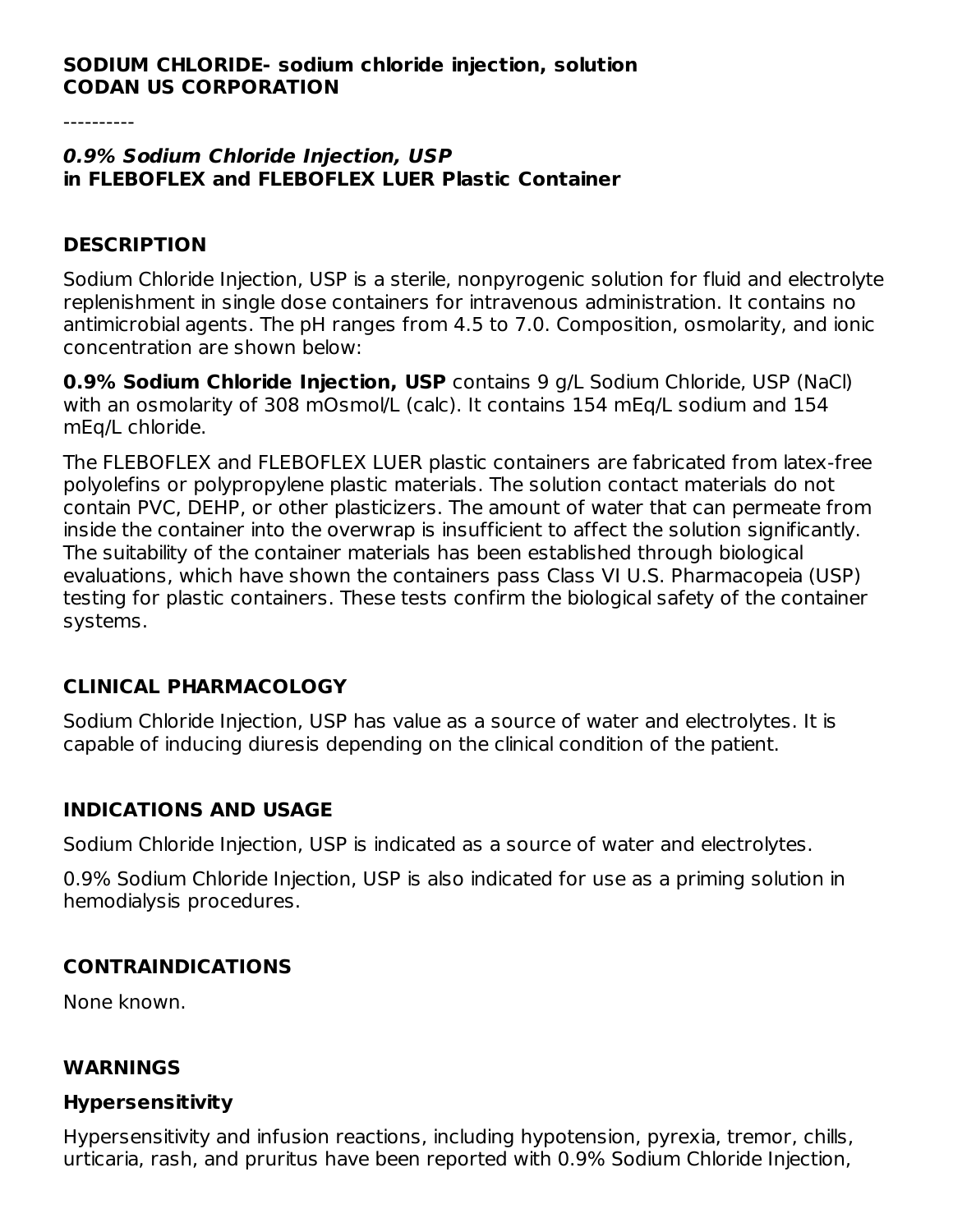USP.

Stop the infusion immediately if signs or symptoms of a hypersensitivity reaction develop, such as tachycardia, chest pain, dyspnea and flushing. Appropriate therapeutic countermeasures must be instituted as clinically indicated.

## **Electrolyte Imbalances**

### Fluid Overload

Depending on the volume and rate of infusion, and the patient's underlying clinical condition, the intravenous administration of Sodium Chloride Injection, USP can cause fluid disturbances such as overhydration/hypervolemia and congested states, including pulmonary congestion and edema.

Avoid 0.9% Sodium Chloride Injection, USP in patients with or at risk for fluid and/or solute overloading. If use cannot be avoided, monitor fluid balance, electrolyte concentrations, and acid base balance, as needed and especially during prolonged use.

### Hyponatremia

Sodium Chloride Injection, USP may cause hyponatremia. Hyponatremia can lead to acute hyponatremic encephalopathy characterized by headache, nausea, seizures, lethargy, and vomiting. Patients with brain edema are at particular risk of severe, irreversible and life-threatening brain injury.

The risk of hospital-acquired hyponatremia is increased in patients with cardiac or pulmonary failure, and in patients with non-osmotic vasopressin release (including SIADH) treated with high volume of Sodium Chloride Injection, USP.

The risk for hyponatremia is increased in pediatric patients, elderly patients, postoperative patients, those with psychogenic polydipsia, and in patients treated with medications that increase the risk of hyponatremia (such as diuretics, certain antiepileptic and psychotropic medications). See **Drug Interactions**.

Patients at increased risk for developing complications of hyponatremia such as hyponatremic encephalopathy, include pediatric patients, women (in particular premenopausal women), patients with hypoxemia, and patients with underlying central nervous system disease. Avoid Sodium Chloride Injection, USP in patients with or at risk for hyponatremia. If use cannot be avoided, monitor serum sodium concentrations.

Rapid correction of hyponatremia is potentially dangerous with risk of serious neurologic complications. Brain adaptations reducing risk of cerebral edema make the brain vulnerable to injury when chronic hyponatremia is too rapidly corrected, which is known as osmotic demyelination syndrome (ODS). To avoid complications, monitor serum sodium and chloride concentrations, fluid status, acid-base balance, and signs of neurologic complications.

### Hypernatremia

Hypernatremia may occur with Sodium Chloride Injection, USP. Conditions that may increase the risk of hypernatremia, fluid overload and edema (central and peripheral), include patients with: primary hyperaldosteronism; secondary hyperaldosteronism associated with, for example, hypertension, congestive heart failure, liver disease (including cirrhosis), renal disease (including renal artery stenosis, nephrosclerosis); and pre-eclampsia.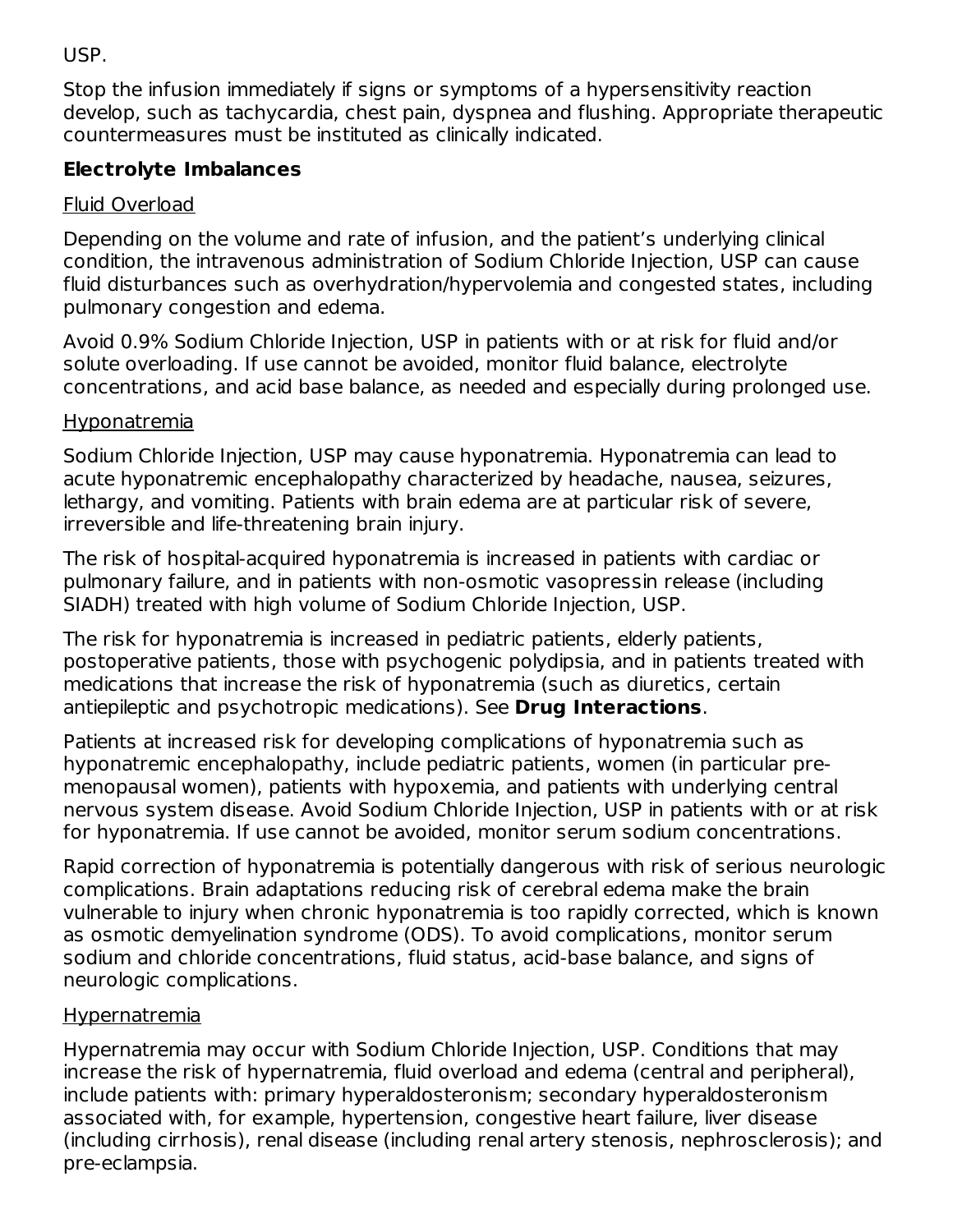Certain medications such as corticosteroids or corticotropin, may also increase risk of sodium and fluid retention, see **Drug Interactions**.

Avoid Sodium Chloride Injection, USP in patients with, or at risk for, hypernatremia. If use cannot be avoided, monitor serum sodium concentrations.

Rapid correction of hypernatremia is potentially dangerous with risk of serious neurologic complications. Excessively rapid correction of hypernatremia is also associated with a risk for serious neurologic complications such as osmotic demyelination syndrome (ODS) with risk of seizures and cerebral edema.

### **PRECAUTIONS**

### **Patients with Severe Renal Impairment**

Administration of Sodium Chloride Injection, USP in patients with or at risk of severe renal impairment, may result in hypernatremia and/or fluid overload (see **Warnings**). Avoid Sodium Chloride Injection, USP in patients with severe renal impairment or conditions that may cause sodium and/or potassium retention, fluid overload, or edema. If use cannot be avoided, monitor patients with severe renal impairment for development of these adverse reactions.

## **Drug Interactions**

### Other Products that Affect Fluid and/or Electrolyte Balance

Administration of Sodium Chloride Injection, USP to patients treated concomitantly with drugs associated with sodium and fluid retention may increase the risk of hypernatremia and volume overload. Avoid use of Sodium Chloride Injection, USP in patients receiving such products, such as corticosteroids or corticotropin. If use cannot be avoided, monitor serum electrolytes, fluid balance and acid-base balance.

### Lithium

Renal sodium and lithium clearance may be increased during administration of 0.9% Sodium Chloride Injection, USP. Monitor serum lithium concentrations during concomitant use.

### Other Drugs that Increase the Risk of Hyponatremia

Administration of Sodium Chloride Injection, USP in patients treated concomitantly with medications associated with hyponatremia may increase the risk of developing hyponatremia.

Avoid use of Sodium Chloride Injection, USP in patients receiving products, such as diuretics, and certain antiepileptic and psychotropic medications. Drugs that increase the vasopressin effect reduce renal electrolyte free water excretion and may also increase the risk of hyponatremia following treatment with intravenous fluids. If use cannot be avoided, monitor serum sodium concentrations.

### **Pregnancy**

There are no adequate and well controlled studies with Sodium Chloride Injection, USP in pregnant women and animal reproduction studies have not been conducted with this drug. Therefore, it is not known whether Sodium Chloride Injection, USP can cause fetal harm when administered to a pregnant woman. Sodium Chloride Injection, USP should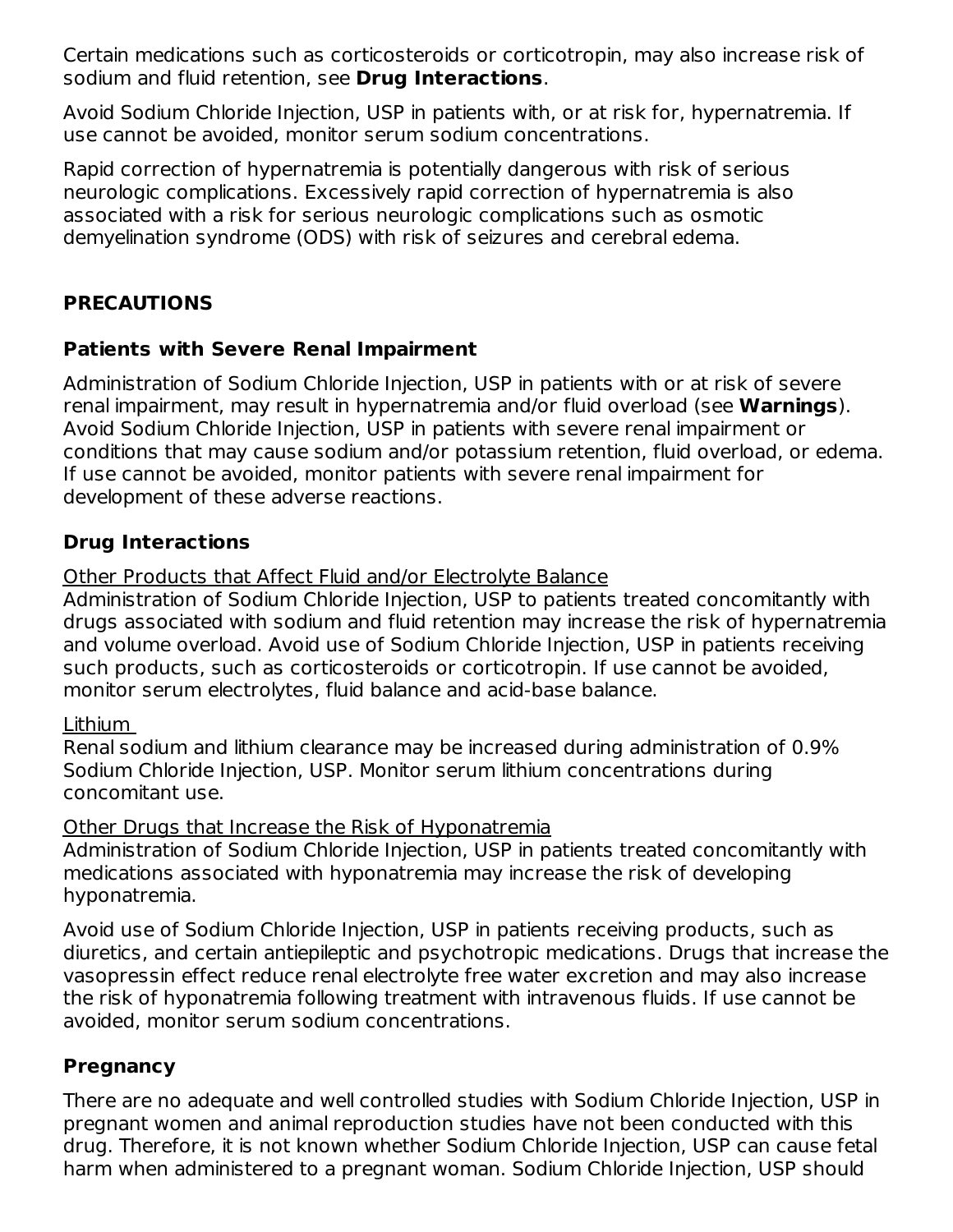be given during pregnancy only if the potential benefit justifies the potential risk to the fetus.

## **Lactation**

It is not known whether this drug is present in human milk. Because many drugs are present in human milk, caution should be exercised when Sodium Chloride Injection, USP is administered to a nursing woman.

### **Pediatric Use**

The use of Sodium Chloride Injection, USP in pediatric patients is based on clinical practice. (See **Dosage and Administration**).

Closely monitor plasma electrolyte concentrations in pediatric patients who may have impaired ability to regulate fluids and electrolytes. In very low birth weight infants, excessive or rapid administration of Sodium Chloride Injection, USP may result in increased serum osmolality and risk of intracerebral hemorrhage.

Children (including neonates and older children) are at increased risk of developing hyponatremia as well as for developing hyponatremic encephalopathy.

## **Geriatric Use**

Geriatric patients are at increased risk of developing electrolyte imbalances. Sodium Chloride Injection, USP is known to be substantially excreted by the kidney, and the risk of toxic reactions to this drug may be greater in patients with impaired renal function. Therefore, dose selection for an elderly patient should be cautious, usually starting at the low end of the dosing range, reflecting the greater frequency of decreased hepatic, renal, or cardiac function, and of concomitant disease or other drug therapy. Consider monitoring renal function in elderly patients.

# **ADVERSE REACTIONS**

## **Post-Marketing Adverse Reactions**

The following adverse reactions have been identified during post approval use of Sodium Chloride Injection, USP. Because these reactions are reported voluntarily from a population of uncertain size, it is not always possible to reliably estimate their frequency or establish a causal relationship to drug exposure.

The following adverse reactions have been reported in the post-marketing experience during use of 0.9% Sodium Chloride Injection, USP and include the following:

General disorders and administration site conditions: Infusion site erythema, injection site streaking, burning sensation, and infusion site urticaria.

Hypersensitivity reactions: Hypotension, pyrexia, tremor, chills, urticaria, rash, and pruritus.

Metabolism and nutrition disorders: Hypernatremia, hyponatremia, hyperchloremic metabolic acidosis.

Nervous System Disorders: Hyponatremic encephalopathy.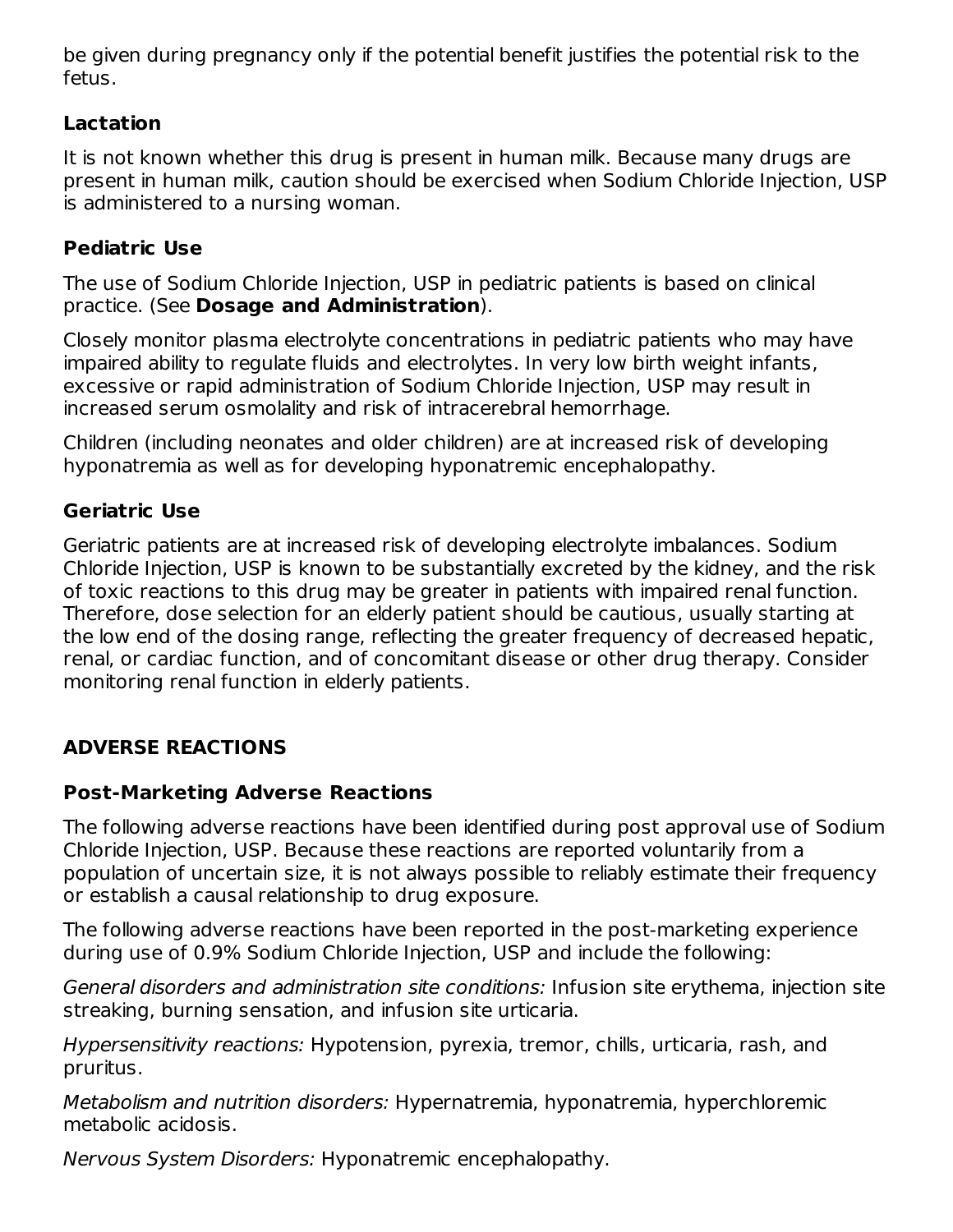If an adverse reaction does occur, discontinue the infusion, evaluate the patient, institute appropriate therapeutic countermeasures and save the remainder of the fluid for examination if deemed necessary.

### **OVERDOSAGE**

Excessive administration of 0.9% Sodium Chloride Injection, USP can cause hypernatremia. Hypernatremia can lead to CNS manifestations, including seizures, coma, cerebral edema and death.

Excessive administration of Sodium Chloride Injection, USP can cause fluid overload (which can lead to pulmonary and/or peripheral edema). See **Warnings** and **Adverse Reactions.**

When assessing an overdose, any additives in the solution must also be considered. The effects of an overdose may require immediate medical attention and treatment.

Interventions include discontinuation of Sodium Chloride Injection, USP administration, dose reduction, and other measures as indicated for the specific clinical constellation (e.g., monitoring of fluid balance, electrolyte concentrations and acid base balance).

## **DOSAGE AND ADMINISTRATION**

Important Administration Instructions

- Sodium Chloride Injection, USP is intended for intravenous administration using sterile equipment.
- Do not connect flexible plastic containers in series in order to avoid air embolism due to possible residual air contained in the primary container.
- Set the vent to the closed position on a vented intravenous administration set to prevent air embolism.
- Use a dedicated line without any connections to avoid air embolism.
- Do not pressurize intravenous solutions contained in flexible plastic containers to increase flow rates in order to avoid air embolism due to incomplete evacuation of residual air in the container.
- Prior to infusion, visually inspect the solution for particulate matter and discoloration. The solution should be clear and there should be no precipitates. Do not administer unless solution is clear, and container is undamaged.

### Dosing Information

The choice of product, dosage, volume, rate, and duration of administration is dependent upon the age, weight and clinical condition of the patient and concomitant therapy, and administration should be determined by a physician experienced in intravenous fluid therapy.

Introduction of Additives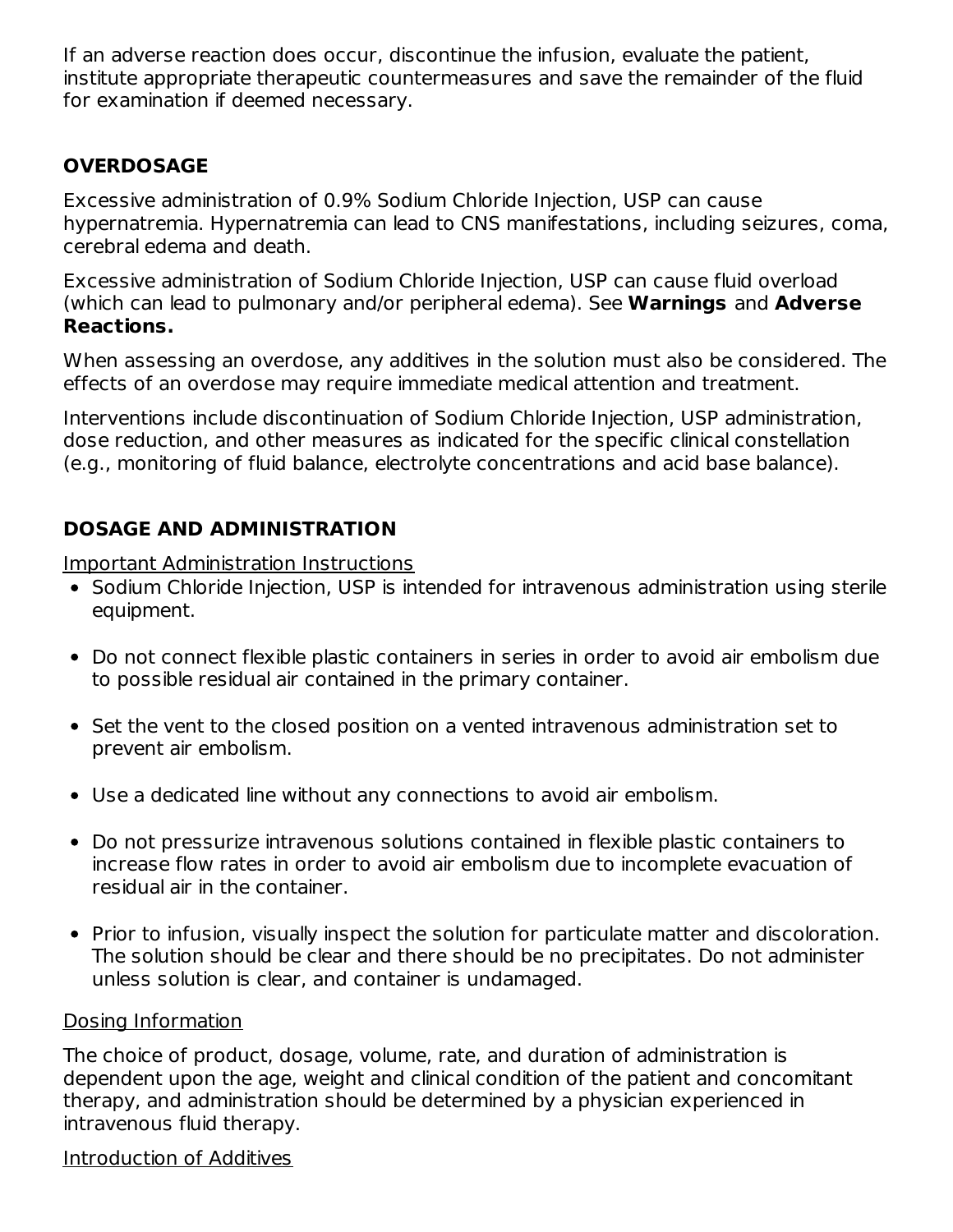Additives may be incompatible.

Evaluate all additions to the plastic container for compatibility and stability of the resulting preparation. Consult with a pharmacist, if available.

If, in the informed judgment of the physician, it is deemed advisable to introduce additives, use aseptic technique. Mix thoroughly when additives have been introduced. After addition, if there is a discoloration and/or the appearance of precipitates, insoluble complexes or crystals, do not use. Do not store solutions containing additives. Discard any unused portion.

#### **HOW SUPPLIED**

The available sizes of 0.9% Sodium Chloride Injection, USP are shown below:

| Size (mL)              | <b>NDC</b>               | <b>Catalog Item</b><br>No. | No.            |
|------------------------|--------------------------|----------------------------|----------------|
| <b>Fleboflex bags:</b> |                          |                            |                |
| 50 (115 units in       | 81826-                   |                            | NS0050 26.9459 |
| one carton)            | 001-01                   |                            |                |
| 100 (70 units in       | 81826-                   |                            | NS0100 26.9460 |
| one carton)            | 001-11                   |                            |                |
| 250 (28 units in       | 81826-                   |                            | NS0250 26.9461 |
| one carton)            | 001-21                   |                            |                |
| 500 (20 units in       | 81826-                   |                            | NS0500 26.9462 |
| one carton)            | 001-31                   |                            |                |
| 1000 (10 units in      | 81826-                   |                            | NS1000 26.9463 |
| one carton)            | 001-41                   |                            |                |
| <b>Fleboflex Luer</b>  | Not distributed by CODAN |                            |                |
| <u>bags</u> :          | <b>US Corporation</b>    |                            |                |
| 50 (90 units in one    |                          |                            |                |
| carton)                |                          |                            |                |
| 100 (50 units in       |                          |                            |                |
| one carton)            |                          |                            |                |
| 250 (32 units in       |                          |                            |                |
| one carton)            |                          |                            |                |
| 500 (24 units in       |                          |                            |                |
| one carton)            |                          |                            |                |
| 1000 (10 units in      |                          |                            |                |
| one carton)            |                          |                            |                |

Exposure of pharmaceutical products to heat should be minimized. Avoid excessive heat. It is recommended the product be stored at 20° to 25°C (68° to 77°F); excursions are permitted between 15° to 30°C (59° to 86°F). [see USP Controlled Room Temperature.] Store unit in moisture barrier overwrap. Brief exposure up to 40°C (104°F) does not adversely affect the product.

### **DIRECTIONS FOR USE OF FLEBOFLEX AND FLEBOFLEX LUER PLASTIC**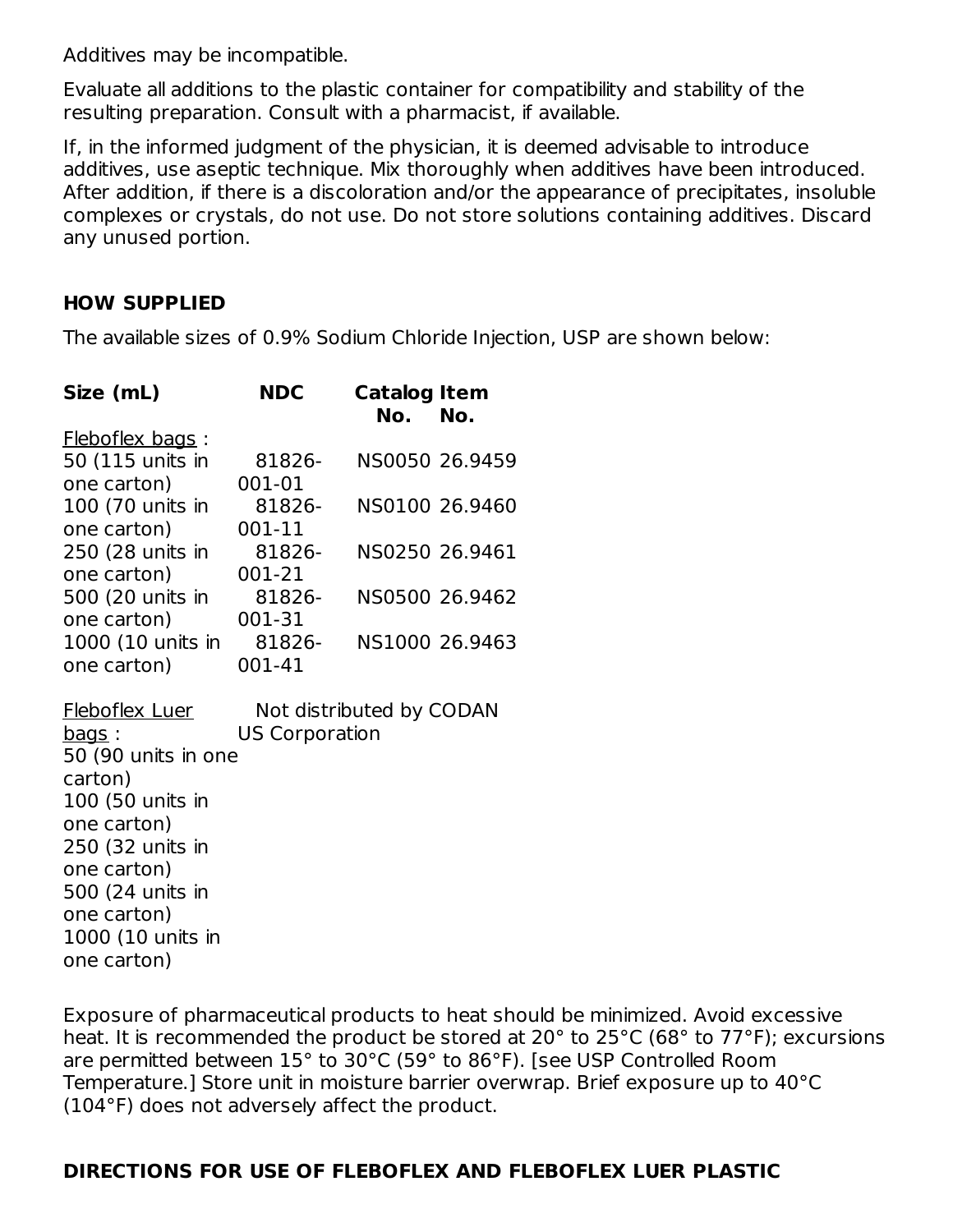### **CONTAINERS**

For Information on Risk of Air Embolism – see **Dosage and Administration.**

## **To Open**

Peel off the overwrap and remove solution container. Visually inspect the container. If the outlet port protector is damaged, detached, or not present, discard container as solution path sterility may be impaired. Some opacity of the plastic due to moisture absorption during the sterilization process may be observed. This is normal and does not affect the solution quality or safety. The opacity will diminish gradually. Check for minute leaks by squeezing inner bag firmly. If leaks are found, discard solution as sterility may be impaired. If supplemental medication is desired, follow directions below.

### **Preparation for Administration**

1.Suspend container from eyelet support.

- 2. Fleboflex bags: Remove plastic protector from outlet port at bottom of container. Fleboflex Luer bags: Break the twist-off administration port by means of torsion.
- 3. Attach administration set. Refer to complete directions accompanying set.

### **To Add Medication**

Additives may be incompatible.

### **To add medication before solution administration**

- 1. Prepare medication site.
- 2. Fleboflex bags: Using syringe with 19 to 22 gauge needle, puncture resealable medication port and inject.

Fleboflex Luer bags: Using syringe or vial, connect to the needle-free medication port and inject.

3. Mix solution and medication thoroughly.

### **To add medication during solution administration**

- 1. Close clamp on the set.
- 2. Prepare medication site.

3. Fleboflex bags: Using syringe with 19 to 22 gauge needle, puncture resealable medication port and inject.

Fleboflex Luer bags: Using syringe or vial, connect to the needle-free medication port and inject.

- 4. Remove container from intravenous pole and/or turn to an upright position.
- 5. Mix solution and medication thoroughly.
- 6. Return container to in-use position and continue administration.

#### Distributed by: **CODAN US Corporation**

Santa Ana, CA 92704

Manufactured by: **Laboratorios Grifols, S.A.** 30565 Murcia - SPAIN

Printed in SPAIN

Rev. 08/2020

GRIFOLS and FLEBOFLEX are trademarks of Grifols, S.A.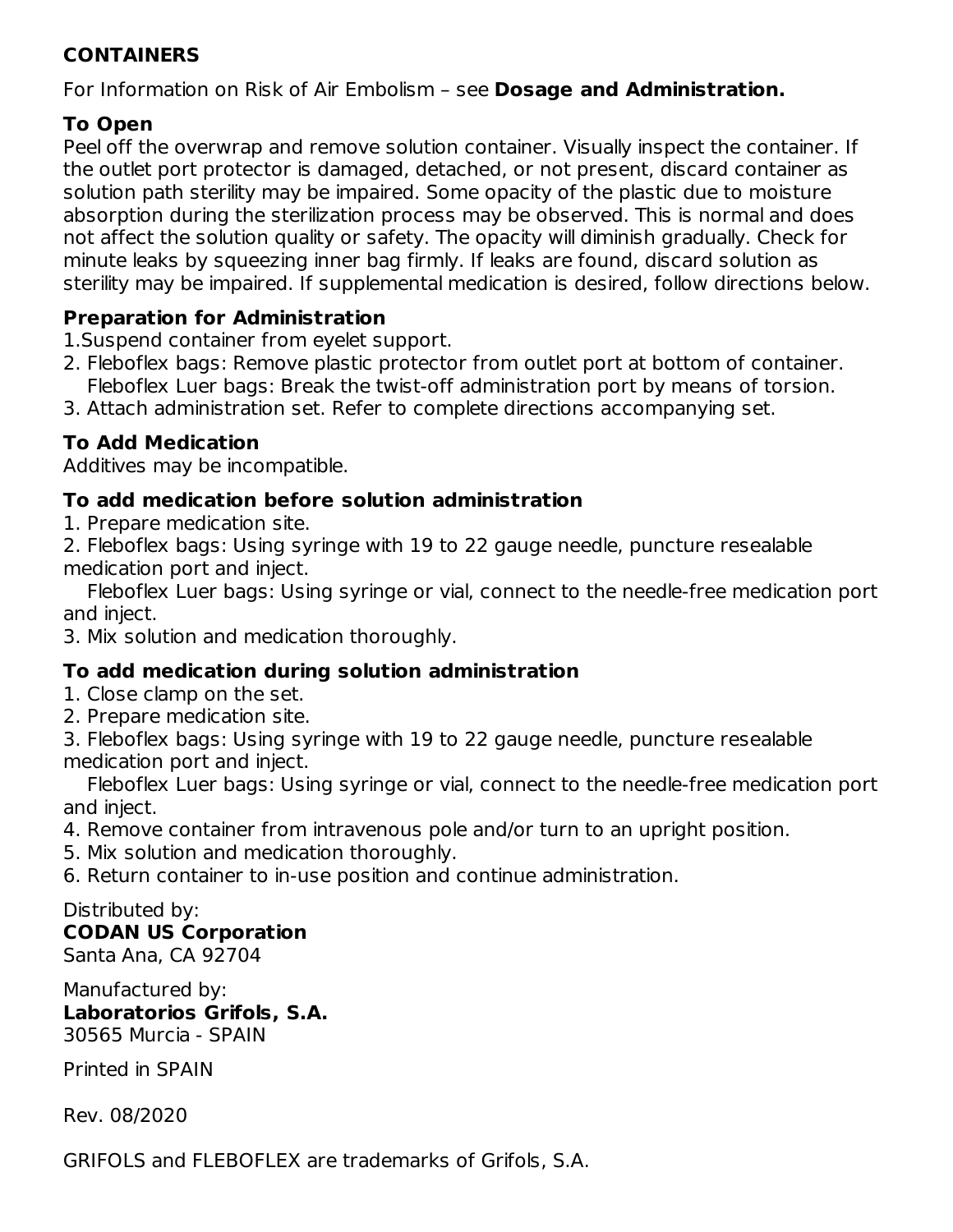3060502 (Internal reference)

### **CODAN**

### **PACKAGE LABEL.PRINCIPAL DISPLAY PANEL**

**NS0500 Item No. 26.9462**

**NDC 81826-001-31**

**0.9% Sodium Chloride Injection, USP**

**500 mL**

#### **Fleboflex Container**

Store at 20° to 25°C (68° to 77°F); excursions permitted between 15° to 30°C (59° to 86°F). [see USP controlled Room Temperature.] Avoid excessive heat.

### **CODAN**

Manufactured for Codan US Corporation Santa Ana, CA 92704 Product of Spain

#### **LOT EXP 1002033**

**Num.:** IN HOUSE CONTROL NUMBER

**20 x 500 mL**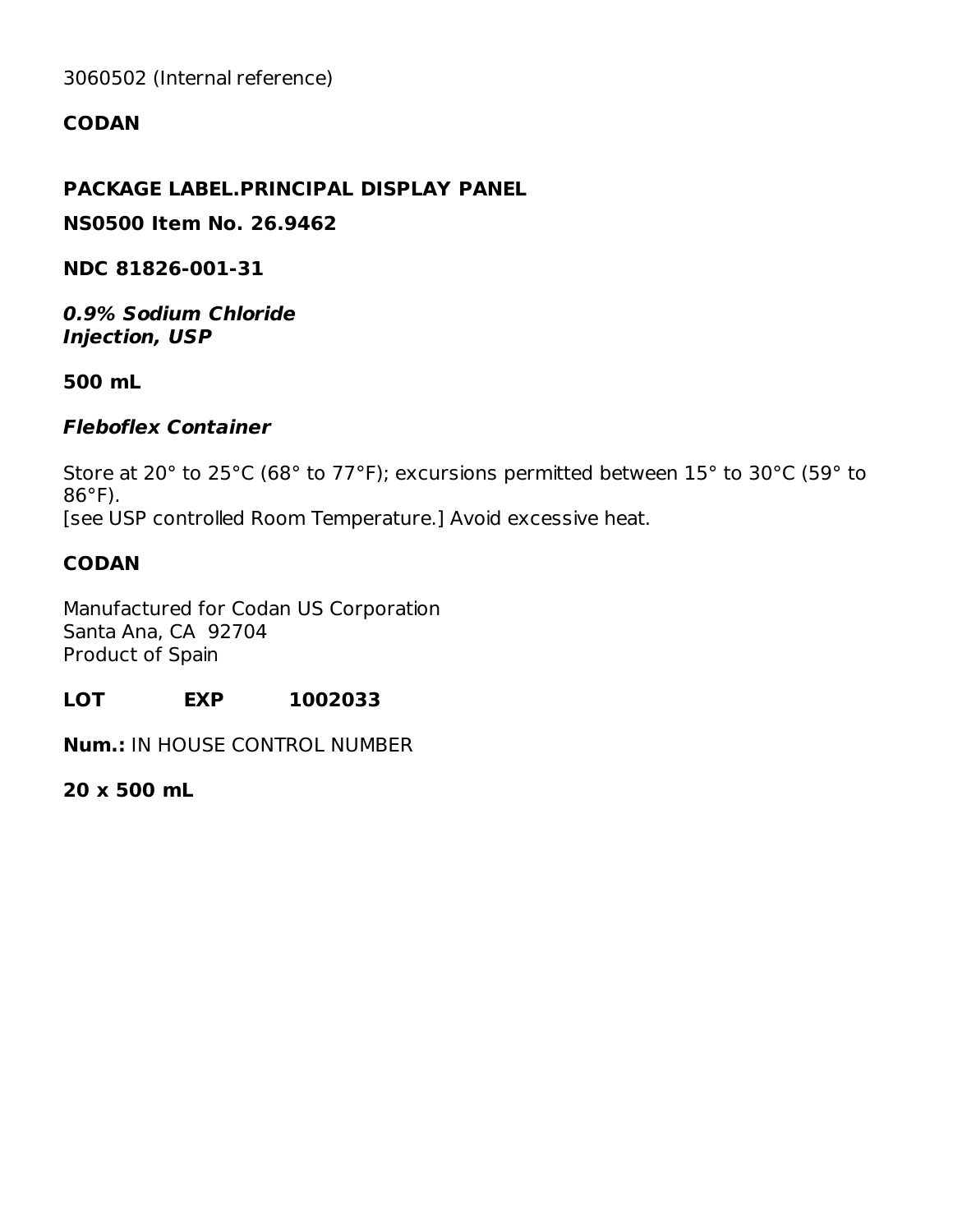

### **NDC 81826-001-32**

### **0.9% Sodium Chloride Injection, USP**

#### **500 mL**

### **For Intravenous use**

Single dose container

### **Rx Only**

Each 100 mL contains 900 mg Sodium Chloride USP; pH 4.5 to 7.0 Sodium 154 mEq/L Chloride 154 mEq/L; Osmolarity 308 mOsmol/L (calc)

Sterile Non pyrogenic. Dosage intravenously as directed by a physician. See directions. Cautions: Squeeze and inspect inner bag which maintains product sterility. Discard if leaks are found. Must not be used in series connections. Do not use unless solution is clear. Additives may be incompatible. Consult with pharmacist if available. When introducing additives, use aseptic technique. Mix thoroughly. Do not store. Store at 20° to 25°C (68° to 77°F); excursions permitted between 15° to 30°C (59° to 86°F). [see USP Controlled Room Temperature.] Store unit in moisture barrier overwrap. Brief exposure up to 40°C (104°F) does not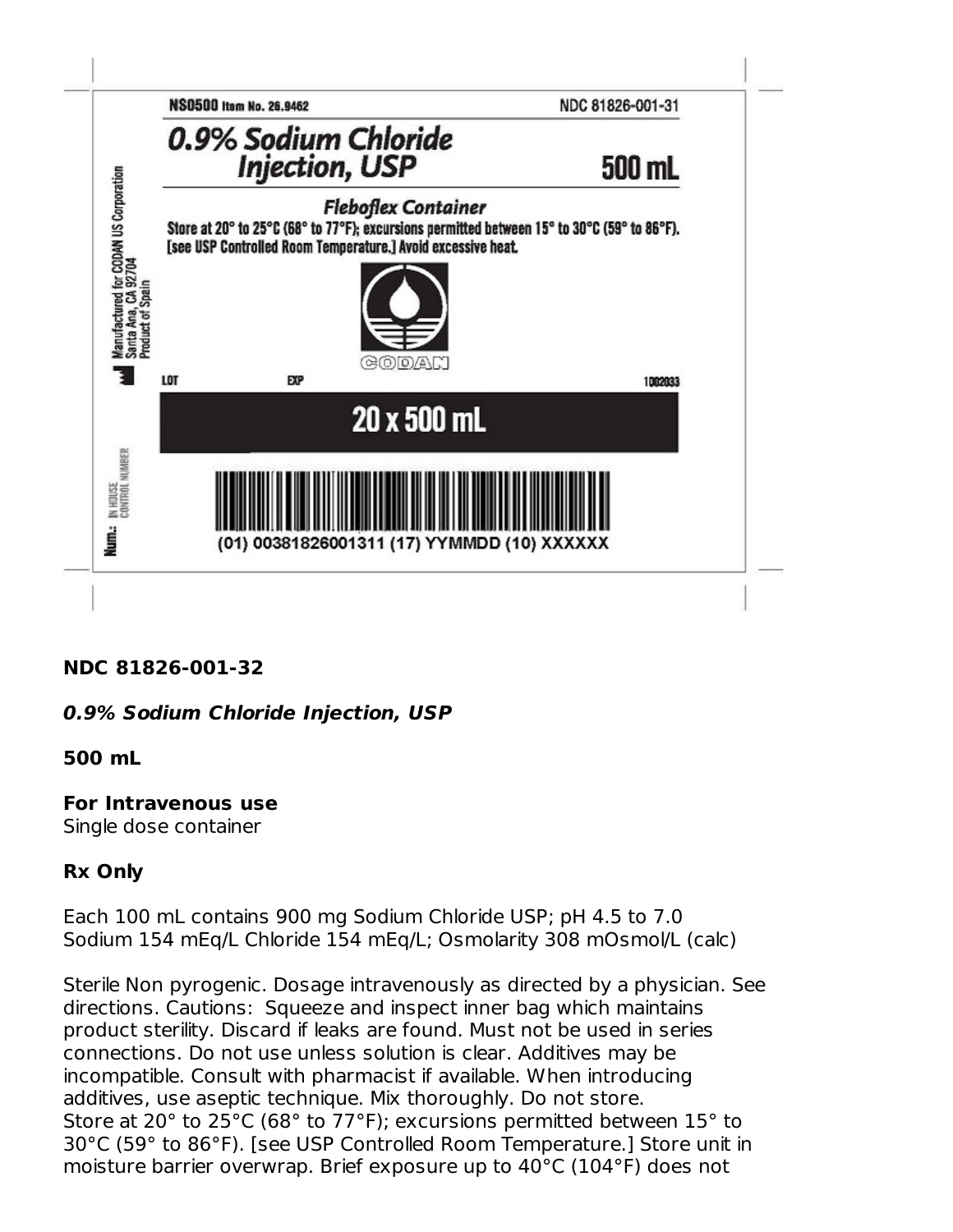adversely affect the product. Avoid excessive heat. Read package insert for full information.

Grifols and Fleboflex are trademarks of Grifols, S.A.

Manufactured for Codan US Corporation Santa Ana, CA 92704 Product of Spain

4000798 DATA MATRIX

### **Fleboflex Container**

(PVC-free and DEHP-free) The container closure is not made with natural rubber latex.

### **CODAN**

**NS0500 Item No. 26.9462**

LOT XXXXXX **EXP** MM-YYYY INTERNAL REFERENCE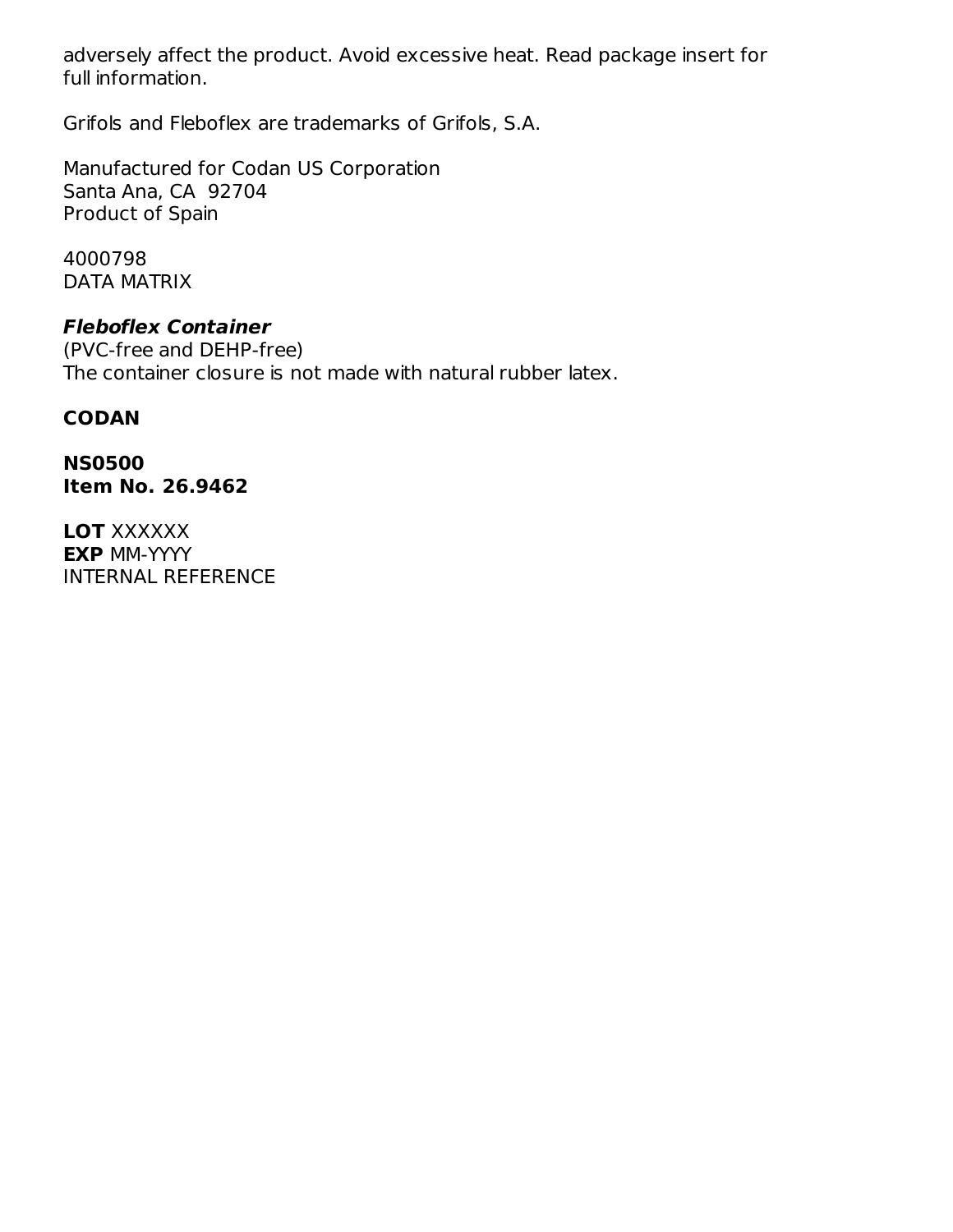NDC 81826-001-32



| sodium chloride injection, solution                                                                            |                         |                           |                                    |  |                              |
|----------------------------------------------------------------------------------------------------------------|-------------------------|---------------------------|------------------------------------|--|------------------------------|
|                                                                                                                |                         |                           |                                    |  |                              |
| <b>Product Information</b>                                                                                     |                         |                           |                                    |  |                              |
| <b>Product Type</b>                                                                                            | HUMAN PRESCRIPTION DRUG | <b>Item Code (Source)</b> |                                    |  | NDC:81826-001                |
| <b>Route of Administration</b>                                                                                 | <b>INTRAVENOUS</b>      |                           |                                    |  |                              |
|                                                                                                                |                         |                           |                                    |  |                              |
| <b>Active Ingredient/Active Moiety</b>                                                                         |                         |                           |                                    |  |                              |
| <b>Ingredient Name</b>                                                                                         |                         |                           | <b>Basis of</b><br><b>Strength</b> |  | <b>Strength</b>              |
| <b>SODIUM CHLORIDE</b> (UNII: 451W47IQ8X) (Chloride Ion - UNII:Q32ZN48698, Sodium<br>Cation - UNII:LYR4M0NH37) |                         |                           | SODIUM<br><b>CHLORIDE</b>          |  | 9 <sub>g</sub><br>in 1000 mL |
|                                                                                                                |                         |                           |                                    |  |                              |
| <b>Inactive Ingredients</b>                                                                                    |                         |                           |                                    |  |                              |
| <b>Ingredient Name</b>                                                                                         |                         |                           | <b>Strength</b>                    |  |                              |
| <b>WATER (UNII: 059QF0KO0R)</b>                                                                                |                         |                           |                                    |  |                              |
|                                                                                                                |                         |                           |                                    |  |                              |
|                                                                                                                |                         |                           |                                    |  |                              |